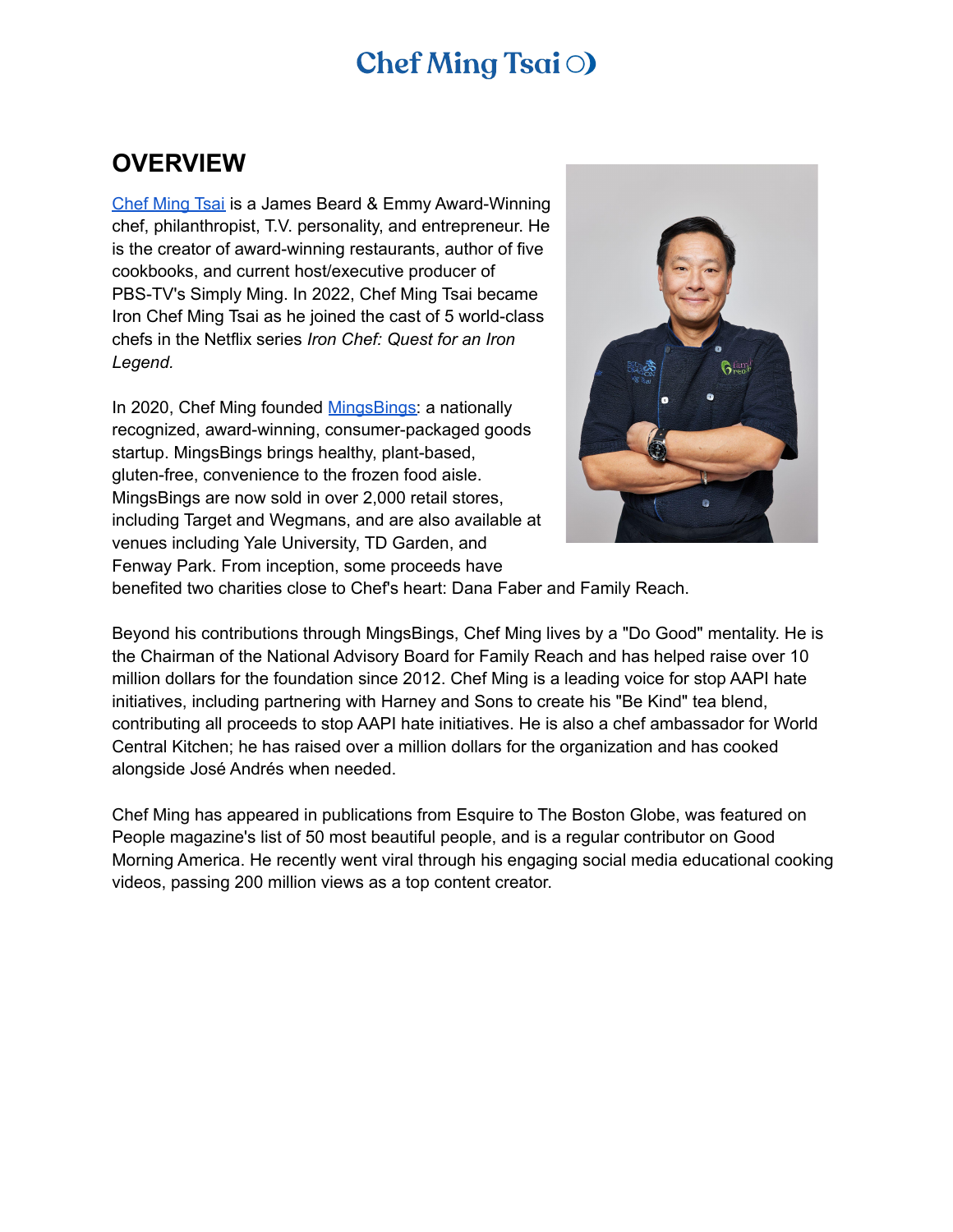## **Chef Ming Tsai**  $\odot$

#### Chef

Chef Ming attended Le Cordon Bleu cooking school and apprenticed at area restaurants in Paris. After graduating from Yale, he moved to Paris, trained under renowned Pastry Chef Pierre Herme, and went on to Osaka with Sushi Master Kobayashi.

In 1998, Ming opened Blue Ginger in Wellesley, MA. In its first year, Blue Ginger earned Best New Restaurant by Boston Magazine, Best New Restaurant 1998 by the James Beard Foundation, and Chef Ming was named Chef of the Year by Espire Magazine.

In 2002, the James Beard Foundation crowned Ming "2002 Best Chef Northeast." In 2012, Boston Magazine ranked Blue Ginger as one of the 50 Best Restaurants. In June 2017, after 19 years of excellence, Ming closed Blue Ginger to pursue other opportunities.

In early 2013, Ming opened his second restaurant Blue Dragon, an Asian gastro pub located in Boston's Fort Point Channel area. Blue Dragon was named one of Esquire Magazine's "Best New Restaurants 2013" and Zagat's "24 New Restaurants You Need to Know About Around the U.S.".

Currently, Iron Chef Ming is Chef/Partner at Baba in Yellowstone Club in Big Sky, MT.

#### **Entrepreneur**

In 2020, Chef Ming founded [MingsBings,](http://www.mingsbings.com) a nationally recognized award-winner consumer-packaged goods startup bringing healthy, plant-based, gluten-free convenient food to the frozen food aisle. MingsBings is the solution to a problem Chef experienced in his own life.

In 2017, Ming's wife Polly was diagnosed with stage 4 lung cancer. As they explored medical treatment options at Dana-Farber Cancer Institute, Polly decided to transition to a vegan diet with the hope of lowering inflammation by using food as medicine.

Ming knew he could create delicious vegan options for Polly while at home but was disappointed by what was at the grocery store for her during his travels. Born out of frustration and necessity, Chef Ming Tsai created MingsBings, a unique and unconditionally delicious veggie patty full of easily recognized ingredients. MingsBings have been featured in USAToday, Good Morning America, Forbes, the Boston Globe, Good Housekeeping, and Buzzfeed. MingsBings are now sold in over 2,000 retail stores, including Target and Wegmans, and are also available at venues including Yale University, TD Garden, and Fenway Park.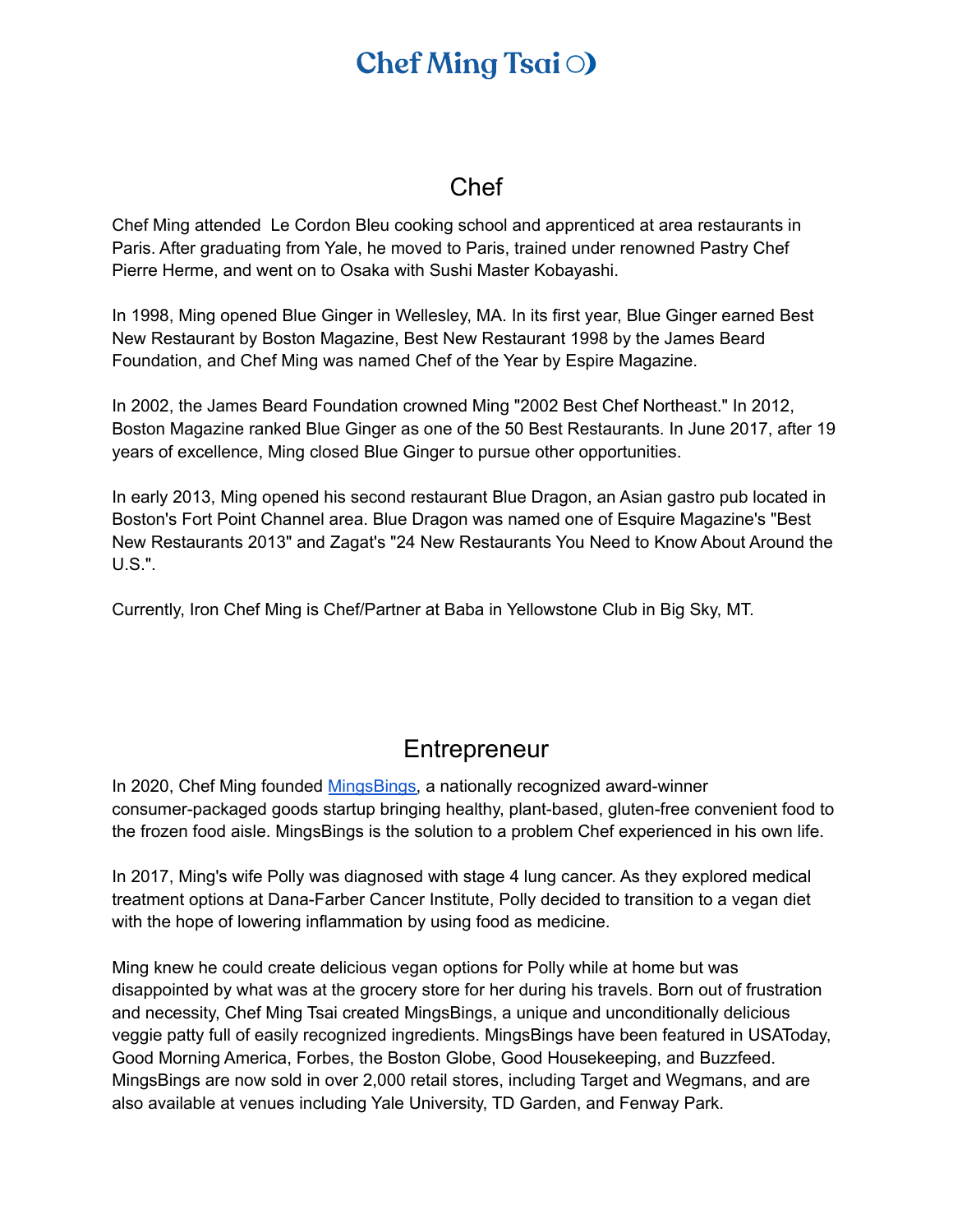# **Chef Ming Tsai**  $\odot$

Chef Ming ships some of his signature dishes, including MingsBings and Lobster and Pork Fried Rice, nationwide via Goldbelly. He has also partnered with such notable brands as *[Instant](https://www.youtube.com/playlist?list=PL23kFwHhS1k3wlNOqvQWnjzhdXJWr0KCU)* [Brands](https://www.youtube.com/playlist?list=PL23kFwHhS1k3wlNOqvQWnjzhdXJWr0KCU) and B&W [Watercress.](https://bwqualitygrowers.com/search/?search=chef+ming+tsai)

#### Philanthropist

Chef Ming lives by a "Do Good" mentality. A portion of all proceeds from MingsBings benefit two charities close to hid heart: Dana Farber and Family Reach. He is the Chairman of the National Advisory Board for Family Reach and has helped raise over 10 million dollars for the foundation since 2012.

Chef Ming is a leading voice for stop AAPI hate initiatives, including partnering with Harney and Sons to create his "Be Kind" tea blend, contributing all proceeds to stop AAPI hate initiatives.

Chef Mings is a chef ambassador for World Central Kitchen; he has raised over a million dollars for the organization and has cooked alongside José Andrés when needed. In 2022, he partnered with Chef Ken Oringer to raise \$1M for World Central [Kitchen](https://www.bostonglobe.com/2022/04/14/lifestyle/benefit-dinner-uni-raises-1-million-world-central-kitchens-ukraine-efforts/) efforts in Ukraine. He also reached over 1 million people with Chef Dominique Crenn during the ["Bread](https://www.youtube.com/watch?v=0x2sHsZofkE) for Unity" charity fundraiser to benefit World Central Kitchen efforts in Ukraine.

#### Award-Winning TV Personality

Chef Ming hosts and executive produces the PBS cooking show, *Simply Ming*. As the longest-running PBS cooking show, *Simply Ming* received two Emmy nominations. *Simply Ming* just completed 18 seasons. In 2009, Simply Ming received two Emmy nominations for "Outstanding Culinary Program" and "Outstanding Lifestyle/Culinary Host" and has received 6 Bronze Telly Awards.

Chef Ming began cooking for television audiences on the Food Network as the 1998 Emmy Award-Winning host of *East Meets West with Ming Tsai*. This was the first Emmy for Food Network. *Ming's Quest,* a popular cooking adventure series, also aired on Food Network.

Chef Ming is no stranger to Kitchen Stadium, defeating Iron Chef Bobby Flay in Battle Duck in *Iron Chef America (2005).* He is returning as one of five Iron Chefs in the Netflix reboot *Iron Chef - Quest for an Iron Legend* (premiering June 2022).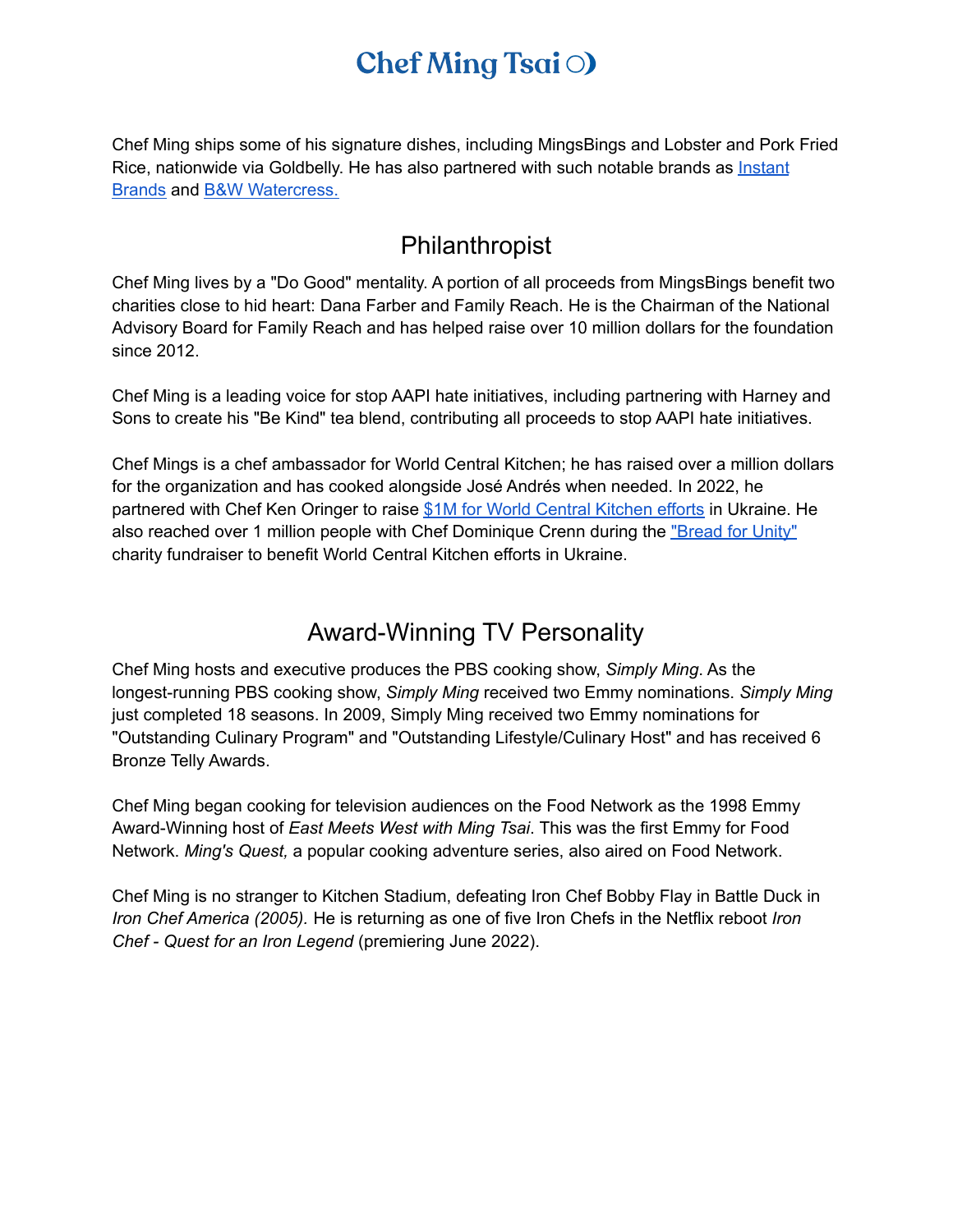# **Chef Ming Tsai**  $\odot$

### Life-Long Educator

Chef Ming's love of food spans from cooking to teaching. He seeks opportunities to educate and inspire through his TV Shows, social media presence, speaking engagements, cooking classes, and mentorship.

In 2021, Chef Ming delivered the long-awaited commencement address to Northeastern's graduating class of 2020 after the University postponed their graduation due to Covid. In 2022, he will be honored by the American Culinary Federation as he is inducted into the AAC Culinary Hall of Fame as the 2022 Celebrated Chef.

Chef Ming teaches live cooking demonstrations with Goldbelly, has led a cook-along for the U.S. Department of State's Asian American Foreign Affairs Association and the Asia Society, and mentors young chefs through UPMentors. He is also the author of five cookbooks: *Blue Ginger: East Meets West Cooking with Ming Tsai, Simply Ming, Ming's Master Recipes, Simply Ming One-Pot Meals, and Simply Ming In Your Kitchen.*

Using social media as a tool, Chef Ming loves to engage his fans through cooking content on Instagram and TikTok. Across all platforms, he has topped 200 million views, including how popular fried rice TikTok [tutorial](https://www.tiktok.com/@chefmingtsai/video/6913957754713492741?is_copy_url=1&is_from_webapp=v1&lang=en) with over 6M views.

#### **BACKGROUND**

Ming Tsai's love of cooking began at an early age. Raised in Dayton, Ohio, he spent hours alongside his parents at Mandarin Kitchen, the family-owned restaurant. In this, Ming learned about restaurant operations and, most importantly, the art of making customers happy through food.

Ming headed east for high school, attending Phillips Academy Andover. He then continued to Yale University, earning his degree in Mechanical Engineering. Ming spent his summers attending Le Cordon Bleu cooking school and apprenticing at restaurants in Paris. He was a squash player at Yale, playing number two for the team, and he was named an All-Ivy League player in 1986.

After graduating from Yale, Ming moved to Paris and trained under renowned Pastry Chef Pierre Herme and then to Osaka with Sushi Master Kobayashi. While attending culinary school in France, Tsai played squash professionally on the European circuit. Upon his return to the United States, Ming enrolled in graduate school at Cornell University, earning a Master's Degree in Hotel Administration and Hospitality Marketing.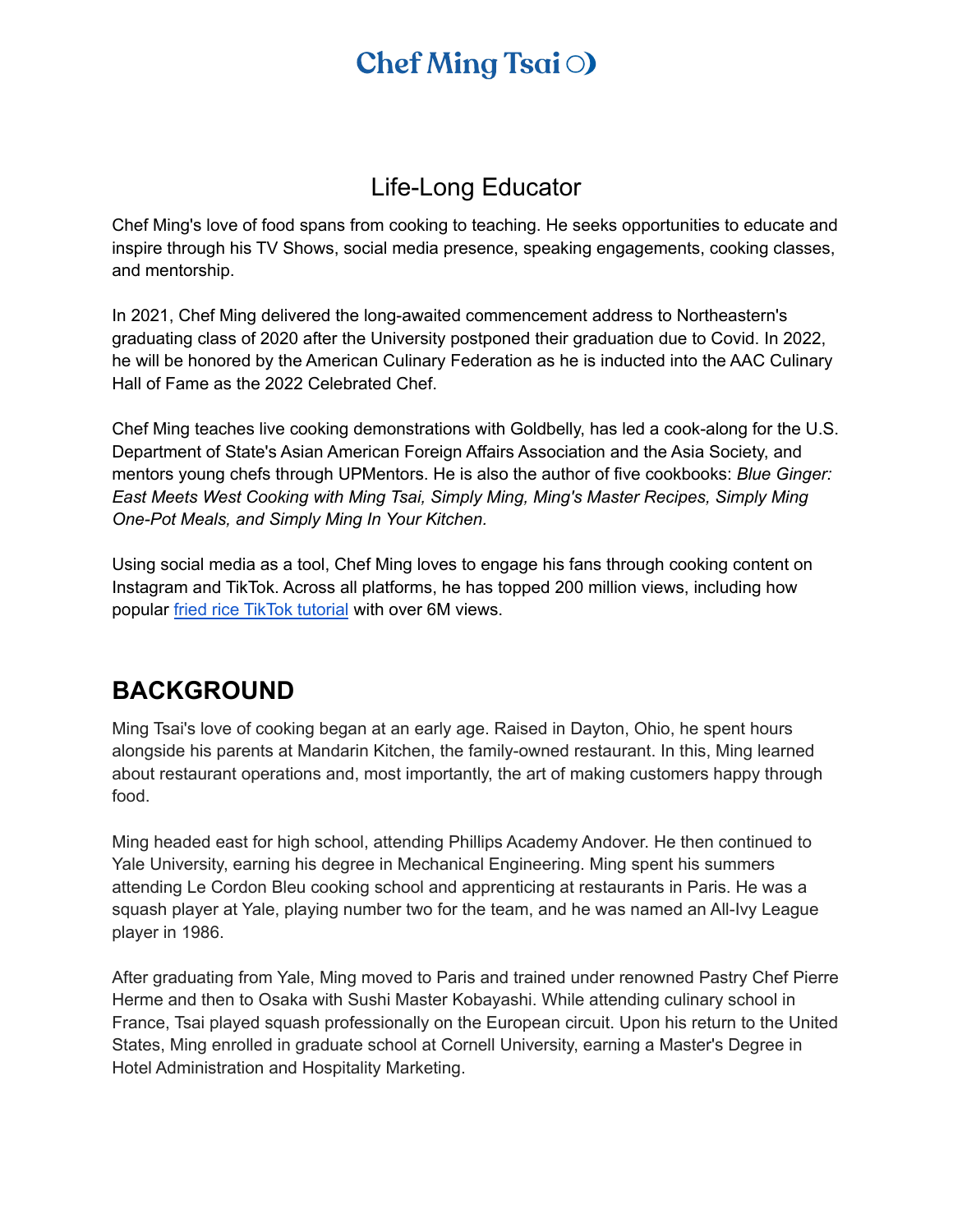### **FUN FACTS**

- Ming Tsai was a professional squash player during his time in France
- He was one of People Magazine's 50 Most Beautiful People in the World
- He loves golf, yoga, Peloton, and practices daily meditations

### **CONNECT WITH CHEF MING**

Website: [ming.com](http://ming.com/)

MingsBings: [mingsbings.com](http://www.mingsbings.com)

Facebook: [facebook.com/ChefMingTsai](http://facebook.com/ChefMingTsai)

Instagram: [@mingtsai](https://www.instagram.com/mingtsai/)

TikTok: [@chefmingtsai](https://www.tiktok.com/@chefmingtsai?fromUrl=%2Fchefmingtsai&lang=en)

Twitter: [@mingtsai](https://twitter.com/mingtsai?ref_src=twsrc%5Egoogle%7Ctwcamp%5Eserp%7Ctwgr%5Eauthor)

Pinterest: [@chefmingtsai](https://www.pinterest.com/ChefMingTsai/_created/)

#### **MEDIA MENTIONS**

#### Chef Tsai

- Here Are the Iron Chefs [Returning](https://people.com/food/here-are-iron-chefs-competing-on-netflixs-reboot-iron-chef-quest-for-an-iron-legend/) to Kitchen Stadium for Netflix's New Iron Chef Reboot
- Iron Chef Ming Tsai's [MingsBings](https://www.mlb.com/press-release/iron-chef-ming-tsai-s-mingsbings-becomes-the-official-bing-of-the-boston-red-sox) becomes the "Official Bing of the Boston Red Sox"
- Benefit dinner at Uni raises \$1 million for World Central [Kitchen's](https://www.bostonglobe.com/2022/04/14/lifestyle/benefit-dinner-uni-raises-1-million-world-central-kitchens-ukraine-efforts/) Ukraine efforts
- Ming Tsai grills up plant-based [cheeseburger](https://www.yahoo.com/gma/ming-tsai-grills-plant-based-210744856.html) bings
- Chef Ming Tsai [shares](https://abcnews.go.com/GMA/Food/video/chef-ming-tsai-shares-festive-foods-year-tiger-82596134) festive foods for the Year of the Tiger
- James Beard & Emmy [Award–Winning](https://www.forbes.com/sites/cindybrzostowski/2021/03/12/james-beard--emmy-awardwinning-chef-ming-tsai-ventures-into-consumer-packaged-goods/?sh=446131bc5101) Chef Ming Tsai Ventures Into Consumer [Packaged](https://www.forbes.com/sites/cindybrzostowski/2021/03/12/james-beard--emmy-awardwinning-chef-ming-tsai-ventures-into-consumer-packaged-goods/?sh=446131bc5101) Goods
- Chef Ming Tsai Reflects On The ['Unbelievable](https://www.wgbh.org/news/local-news/2021/03/09/chef-ming-tsai-reflects-on-the-unbelievable-suffering-restaurant-workers-faced-this-year) Suffering' Restaurant Workers Faced This [Year](https://www.wgbh.org/news/local-news/2021/03/09/chef-ming-tsai-reflects-on-the-unbelievable-suffering-restaurant-workers-faced-this-year)
- Chef surprises deserving Mass. families with pop-up dining [experience](https://whdh.com/news/chef-surprises-deserving-mass-families-with-pop-up-dining-experience-outside-their-homes/) outside their [homes](https://whdh.com/news/chef-surprises-deserving-mass-families-with-pop-up-dining-experience-outside-their-homes/)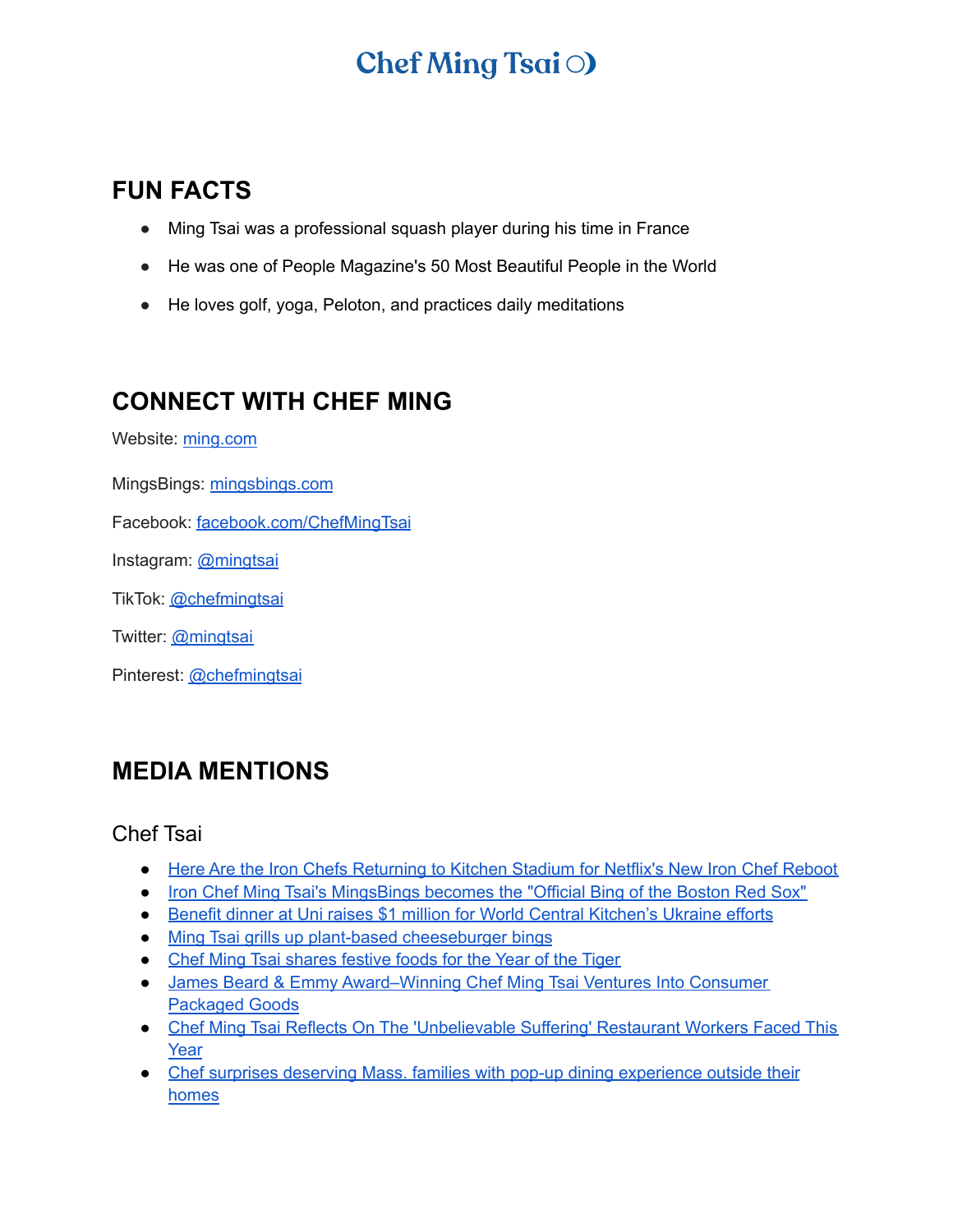- Ming Tsai, Chef And Host Of 'simply Ming,' To Deliver [Northeastern's](https://news.northeastern.edu/2021/10/27/ming-tsai-commencement-speaker-2020/?utm_source=News%40Northeastern&utm_campaign=511d06a880-EMAIL_CAMPAIGN_2021_10_22_01_03_COPY_01&utm_medium=email&utm_term=0_508ab516a3-511d06a880-278507589) 2020 [Commencement](https://news.northeastern.edu/2021/10/27/ming-tsai-commencement-speaker-2020/?utm_source=News%40Northeastern&utm_campaign=511d06a880-EMAIL_CAMPAIGN_2021_10_22_01_03_COPY_01&utm_medium=email&utm_term=0_508ab516a3-511d06a880-278507589) Address; After year and a half of delays, class of 2020 [celebrates](https://huntnewsnu.com/67136/front-1/after-year-and-a-half-of-delays-class-of-2020-celebrates-commencement-at-matthews-arena/) [commencement](https://huntnewsnu.com/67136/front-1/after-year-and-a-half-of-delays-class-of-2020-celebrates-commencement-at-matthews-arena/) at Matthews Arena
- **EPIC BENEFIT DINNER FOR [UKRAINE](https://www.bostonchefs.com/events/epic-benefit-dinner-for-ukraine/)**

#### **MingsBings**

- Iron Chef Ming Tsai's [MingsBings](https://www.mlb.com/press-release/iron-chef-ming-tsai-s-mingsbings-becomes-the-official-bing-of-the-boston-red-sox) becomes the "Official Bing of the Boston Red Sox"
- 23 Asian [American-owned](https://www.today.com/food/groceries/asian-american-owned-food-drink-brands-rcna29075) food and drink companies to fill your fridge and pantry with
- 20 [amazing](https://www.10best.com/interests/food-culture/20-vegan-holiday-foods-buy-grocery-store/) vegan holiday foods to try this season
- 20 Easy [Healthy](https://www.goodhousekeeping.com/food-products/g29021790/best-healthy-frozen-meals/) Frozen Meals to Stock up on ASAP
- Chef Ming Tsai introduces [MingsBings,](https://www.bostonglobe.com/2020/11/17/lifestyle/chef-ming-tsai-introduces-mingsbings-line-vegan-patties-benefit-cancer-initiatives/) a line of vegan patties to benefit cancer initiatives
- 26 [Plant-Based](https://www.forbes.com/sites/annahaines/2021/09/28/26-plant-based-snacks-shakes-and-meals-for-busy-lifestyles/?sh=38fdee903851) Snacks, Shakes And Meals For Busy Lifestyles
- [AAPI-Owned](https://vegoutmag.com/food-and-drink/aapi-owned-vegan-food-brands/#) Vegan Food Brands to Support Now and Always

### AWARDS & ACCOLADES

- AAC Culinary Hall of Fame: 2022 Celebrated Chef American Culinary Federation
- Best New Restaurants 2013 -- Blue Dragon 2013 *Esquire* Magazine
- 50 Best Restaurants -- Blue Ginger 2012 *Boston* Magazine
- 24 New Restaurants You Need to Know across the US Blue Dragon 2013 Zagat
- 50 Best Restaurants -- Blue Ginger 2012 *Boston* Magazine
- Cine Golden Eagle Award -- Simply Ming TV 2011
- IFMA Silver Plate Award -- Blue Ginger 2009
- Emmy Nominations -- Simply Ming TV 2009 Outstanding Culinary Host, Outstanding Culinary Program
- Ivy Award -- Blue Ginger 2007